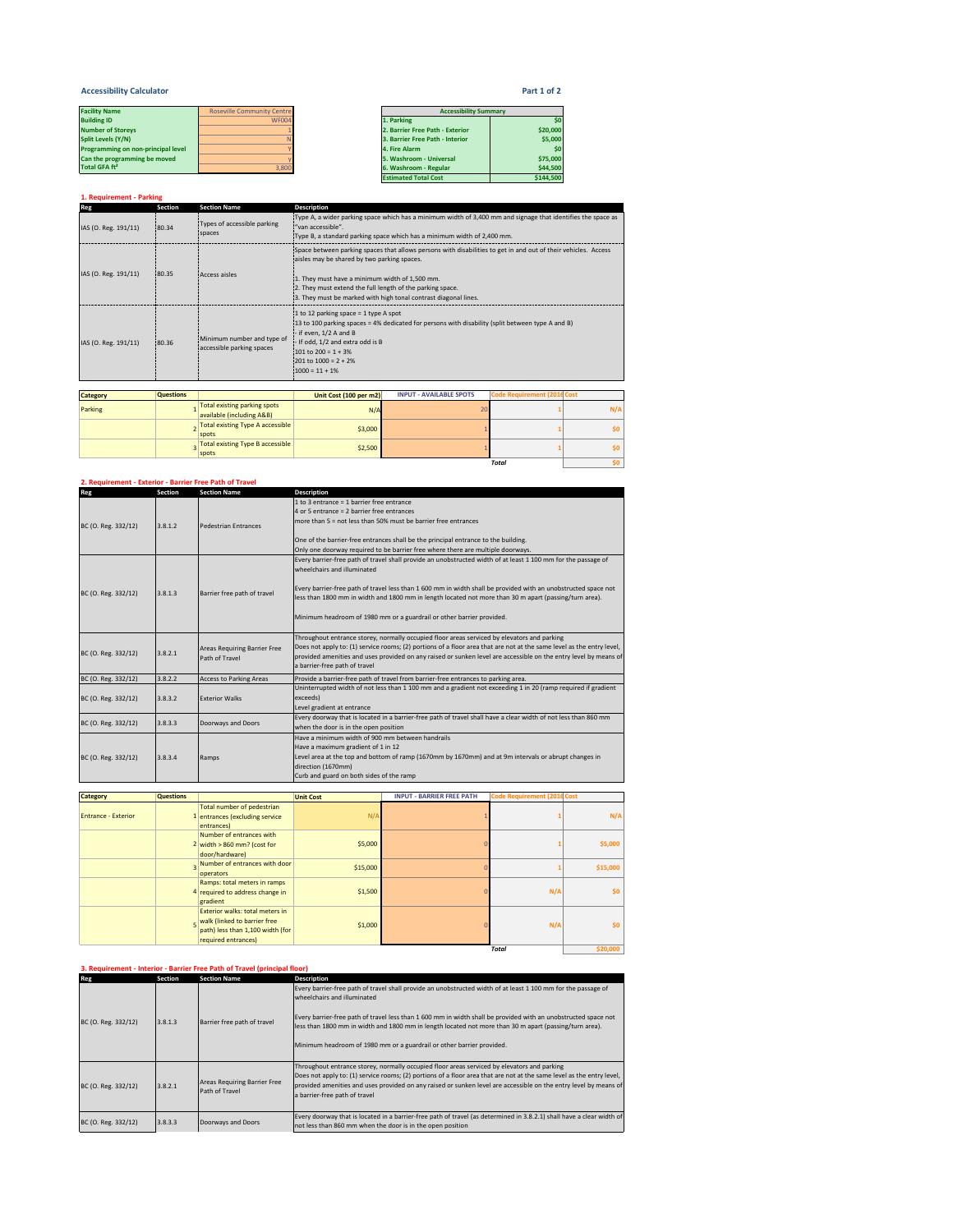| BC (O. Reg. 332/12) | 3.8.3.4             | Ramps                           | Have a minimum width of 900 mm between handrails<br>Have a maximum gradient of 1 in 12<br>Level area at the top and bottom of ramp (1670mm by 1670mm) and at 9m intervals or abrupt changes in<br>direction (1670mm)                                                                                                                                                                                                                                                                                                                                                                                                                                                                                                                                                                                                                                                               |
|---------------------|---------------------|---------------------------------|------------------------------------------------------------------------------------------------------------------------------------------------------------------------------------------------------------------------------------------------------------------------------------------------------------------------------------------------------------------------------------------------------------------------------------------------------------------------------------------------------------------------------------------------------------------------------------------------------------------------------------------------------------------------------------------------------------------------------------------------------------------------------------------------------------------------------------------------------------------------------------|
| BC (O. Reg. 332/12) | 3.5.2.2/<br>3.8.3.5 | Barrier-free design (elevators) | Curb and guard on both sides of the ramp<br>Passenger elevators shall conform to Appendix E of ASME A17.1 / CSA B44, "Safety Code for Elevators and<br>Escalators".<br>Automatic verbal (and visual) announcement that announces the floor at which the car has stopped<br>Handrails on all non-access walls (height of 800 to 920 mm, with space of 35 to 45 mm from wall)<br>Audible signals shall sound once for the UP direction and twice for the DOWN direction, or shall have verbal<br>annunciators that state the word UP or DOWN.<br>Raised character and Braille floor designations shall be provided on both jambs of elevator hoistway<br>Where the area of an elevator makes it difficult for a person using a wheelchair to turn around, a mirror should<br>be provided on the rear wall to allow the user to see the car position indicators and the door opening. |
|                     |                     |                                 | Visual alarm to flash in conjunction with audible alarm.<br>Buttons with floor designations shall be located a maximum of 1220 mm                                                                                                                                                                                                                                                                                                                                                                                                                                                                                                                                                                                                                                                                                                                                                  |

| <b>Category</b>            | <b>Questions</b> |                                                                                        | <b>Unit Cost</b> | <b>INPUT - BARRIER FREE PATH</b> | <b>Code Requirement (2016 Cost</b> |              |
|----------------------------|------------------|----------------------------------------------------------------------------------------|------------------|----------------------------------|------------------------------------|--------------|
| <b>Entrance - Interior</b> |                  | Number of interior entrances<br>1 with width < 860 mm? (cost for<br>door and hardware) | 5,000            |                                  |                                    | \$5,000      |
|                            |                  | Ramps: total meters in ramps<br>2 required to address change in<br>eradient            | 1,000            |                                  |                                    | \$0          |
|                            |                  | 3 Is an elevator present?                                                              | Y/N              |                                  | N/A                                | <- Enter Y/N |
|                            |                  | Number of floors used for<br>4 programing (exclude service<br>floors)?                 | 3,800            |                                  | N/A                                |              |
|                            |                  |                                                                                        |                  |                                  | Total                              | \$5,000      |

| 4. Fire Alarm       |                  |                                                          |                                                                                                                                                                                                                |                                                                                                                                                                                                                                             |                                    |  |
|---------------------|------------------|----------------------------------------------------------|----------------------------------------------------------------------------------------------------------------------------------------------------------------------------------------------------------------|---------------------------------------------------------------------------------------------------------------------------------------------------------------------------------------------------------------------------------------------|------------------------------------|--|
| Reg                 | Section          | <b>Section Name</b>                                      | <b>Description</b>                                                                                                                                                                                             |                                                                                                                                                                                                                                             |                                    |  |
| BC (O. Reg. 332/12) | 3.2.4.19         | Alert and Alarm Signal                                   | public use                                                                                                                                                                                                     | Visual signal devices shall be installed, in addition to audible signal devices, in a corridor used by the public and<br>in a floor area or part of a floor area where the public may congregate. Shall also be installed in a washroom for |                                    |  |
| BC (O. Reg. 332/12) | 3.2.4.22         | Smoke Alarms                                             | Smoke alarms should have an audio and visual signalling component - conforming to the requirements in 18.5.3.<br>(Light, Color and Pulse Characteristics) of NFPA 72. "National Fire Alarm and Signaling Code" |                                                                                                                                                                                                                                             |                                    |  |
| Category            | <b>Questions</b> |                                                          | <b>Unit Cost</b>                                                                                                                                                                                               | <b>INPUT FOR FIRE ALARM</b>                                                                                                                                                                                                                 | <b>Code Requirement (2016 Cost</b> |  |
|                     |                  |                                                          |                                                                                                                                                                                                                |                                                                                                                                                                                                                                             |                                    |  |
| <b>Fire Alarm</b>   |                  | Alarm system present with<br>audio and visual component? | 27.99                                                                                                                                                                                                          |                                                                                                                                                                                                                                             | 106,362                            |  |

## **5. Requirement - Washroom - Universal**

| Reg                              | Section          | <b>Section Name</b>                      | Description                                                                                                                                                                                                                                                                                                                                                                                                                                                                                                   |                                                                                            |                                    |  |
|----------------------------------|------------------|------------------------------------------|---------------------------------------------------------------------------------------------------------------------------------------------------------------------------------------------------------------------------------------------------------------------------------------------------------------------------------------------------------------------------------------------------------------------------------------------------------------------------------------------------------------|--------------------------------------------------------------------------------------------|------------------------------------|--|
|                                  |                  |                                          | Minimum number of universal washroom: 1 universal washroom required in building if 1 to 3 floors, 2 required if                                                                                                                                                                                                                                                                                                                                                                                               |                                                                                            |                                    |  |
|                                  |                  |                                          |                                                                                                                                                                                                                                                                                                                                                                                                                                                                                                               | 4 to 6 floors, over 6 floor 3 (1 for each 3 floor increment above 6)                       |                                    |  |
|                                  |                  |                                          | (if greater than four floors then two are required)                                                                                                                                                                                                                                                                                                                                                                                                                                                           |                                                                                            |                                    |  |
| BC (O. Reg. 332/12)              | 3.8.2.3          | Washrooms required to be<br>barrier-free | Minimum number of water closets:<br>if 4 to 9 water closets: two must be barrier free<br>- 10 to 16 water closets: three must be barrier free                                                                                                                                                                                                                                                                                                                                                                 | - If 1 to 3 water closets: one must be barrier free, unless universal washroom is 45m away |                                    |  |
| BC (O. Reg. 332/12)              | 3.8.3.12         | Universal washroom                       | Served by a barrier free path of travel<br>Have a door that is capable of being locked from the inside and released from the outside in case of emergency<br>Grab bars and coat book<br>Be designed to permit a wheelchair to turn in an open space not less than 1 700 mm in diameter<br>Door shall be equipped with power door operator<br>Emergency call system that consists of audible and visual signal devices inside and outside of the washroom<br>activated by a control device inside the washroom |                                                                                            |                                    |  |
|                                  |                  |                                          |                                                                                                                                                                                                                                                                                                                                                                                                                                                                                                               |                                                                                            |                                    |  |
| <b>Category</b>                  | <b>Questions</b> |                                          | <b>Unit Cost</b>                                                                                                                                                                                                                                                                                                                                                                                                                                                                                              | <b>INPUT FOR UNI. WASH.</b>                                                                | <b>Code Requirement (2016 Cost</b> |  |
| The fact Address to the property |                  | $A = 1$                                  | $A + I A$                                                                                                                                                                                                                                                                                                                                                                                                                                                                                                     |                                                                                            | <b>ALCAL</b><br>A1/A               |  |

| Univ. Washroom | Number of floors                          | N/A      | N/A   | w    |
|----------------|-------------------------------------------|----------|-------|------|
|                | Number of universal<br>washrooms present? | \$75,000 |       |      |
|                |                                           |          | Total | טעינ |

#### **5. Requirement - Washrooms - Repeat per washroom on barrier free storey S. Requirement - Washi**<br>See tab 2

|                                    | <b>Comments / References</b> |                |                        |                                               |  |  |
|------------------------------------|------------------------------|----------------|------------------------|-----------------------------------------------|--|--|
| <b>Comments</b>                    | Board                        |                |                        |                                               |  |  |
|                                    |                              |                |                        |                                               |  |  |
| <b>Comments</b>                    | <b>Assessor</b>              |                |                        |                                               |  |  |
|                                    |                              |                |                        |                                               |  |  |
|                                    |                              |                |                        |                                               |  |  |
| Title                              |                              | Reg            | <b>Current Version</b> | Reference                                     |  |  |
| Integrated Accessibility Standards |                              | O. Reg. 191/11 | $1$ -Jan- $13$         | https://www.ontario.ca/laws/regulation/110191 |  |  |
| <b>Ontario Building Code</b>       |                              | O. Reg. 332/12 | $1$ -Jan- $16$         | https://www.ontario.ca/laws/regulation/120332 |  |  |